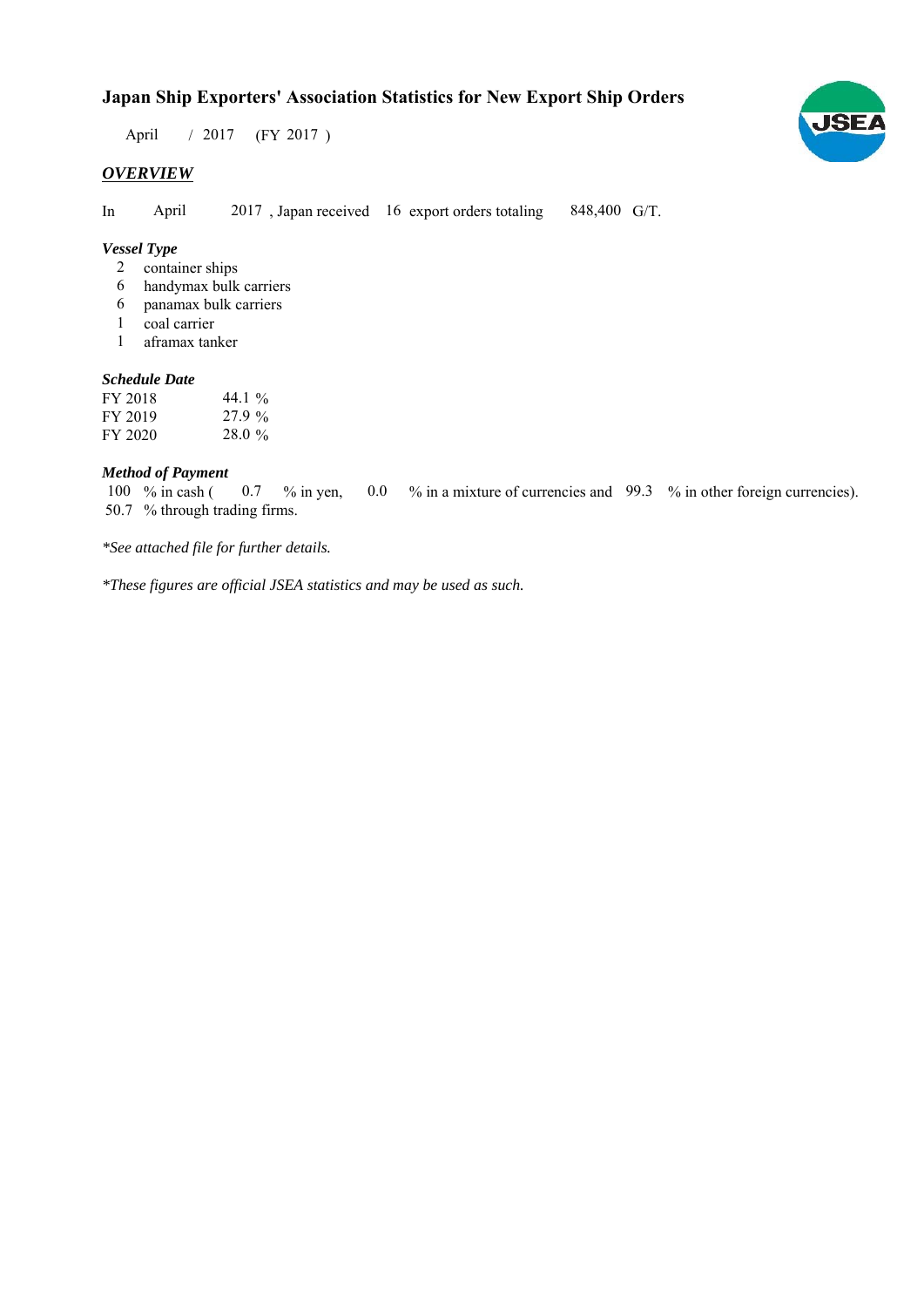### New Export Orders Placed in April 2017 (FY 2017) Based on Fiscal Year

| Description          |     | Apr 16 to Mar 17 |     | Apr 16 to Dec $16$ | January 2017 |         | February 2017 |         | March 2017 |           | April 2017      |         | April 2017 |         | Jan 17 to Apr 17 |           |
|----------------------|-----|------------------|-----|--------------------|--------------|---------|---------------|---------|------------|-----------|-----------------|---------|------------|---------|------------------|-----------|
|                      | No. | G/T              | No. | G/T                | No.          | G/T     | No.           | G/T     | No.        | G/T       | No.             | G/T     | No.        | G/T     | N <sub>0</sub>   | G/T       |
| General Cargos       |     | 230,000          | 01  |                    |              |         |               |         |            | 230,000   |                 | 305,000 |            | 305,000 |                  | 535,000   |
| <b>Bulk Carriers</b> | 63  | 2,834,650        | 39  | 1,624,750          |              | 168,100 | ΩI            | 551,800 | 13         | 490,000   | 13              | 479,900 |            | 479.900 |                  | ,689,800  |
| Tankers              | 27  | .728,159         | 15  | 805,999            |              |         |               | 102.900 |            | 819.260   |                 | 63,500  |            | 63,500  |                  | 985,660   |
| Combined Carriers    |     |                  |     |                    |              |         |               |         |            |           |                 |         |            |         |                  |           |
| Others               |     |                  |     |                    |              |         |               |         |            |           |                 |         |            |         |                  |           |
| Total                | 95  | 4,792,809        | 54  | 2,430,749          |              | 168,100 |               | 654,700 | 27         | 1,539,260 | 16 <sup>1</sup> | 848,400 | 16         | 848,400 |                  | 3,210,460 |
| FY 2017/FY2016 (%)   |     | $*23.8$          |     | 12.9               |              | 144.5   |               | 168.1   |            | 197.5     |                 | 323.4   |            | 323.4   |                  | ** 207.4  |
| In CGT               |     | 2,002,825        |     | ,048,391           |              | 83,409  |               | 237,153 |            | 633,872   |                 | 380,455 |            | 380,455 |                  | 1,334,889 |

*Figures for shipbuilding orders of 500 G/T and over for export as steel vessels placed with JSEA members are covered.*

\*FY 2016/FY2015

\*\*Calendar Year 2017

JSEA (May 2017)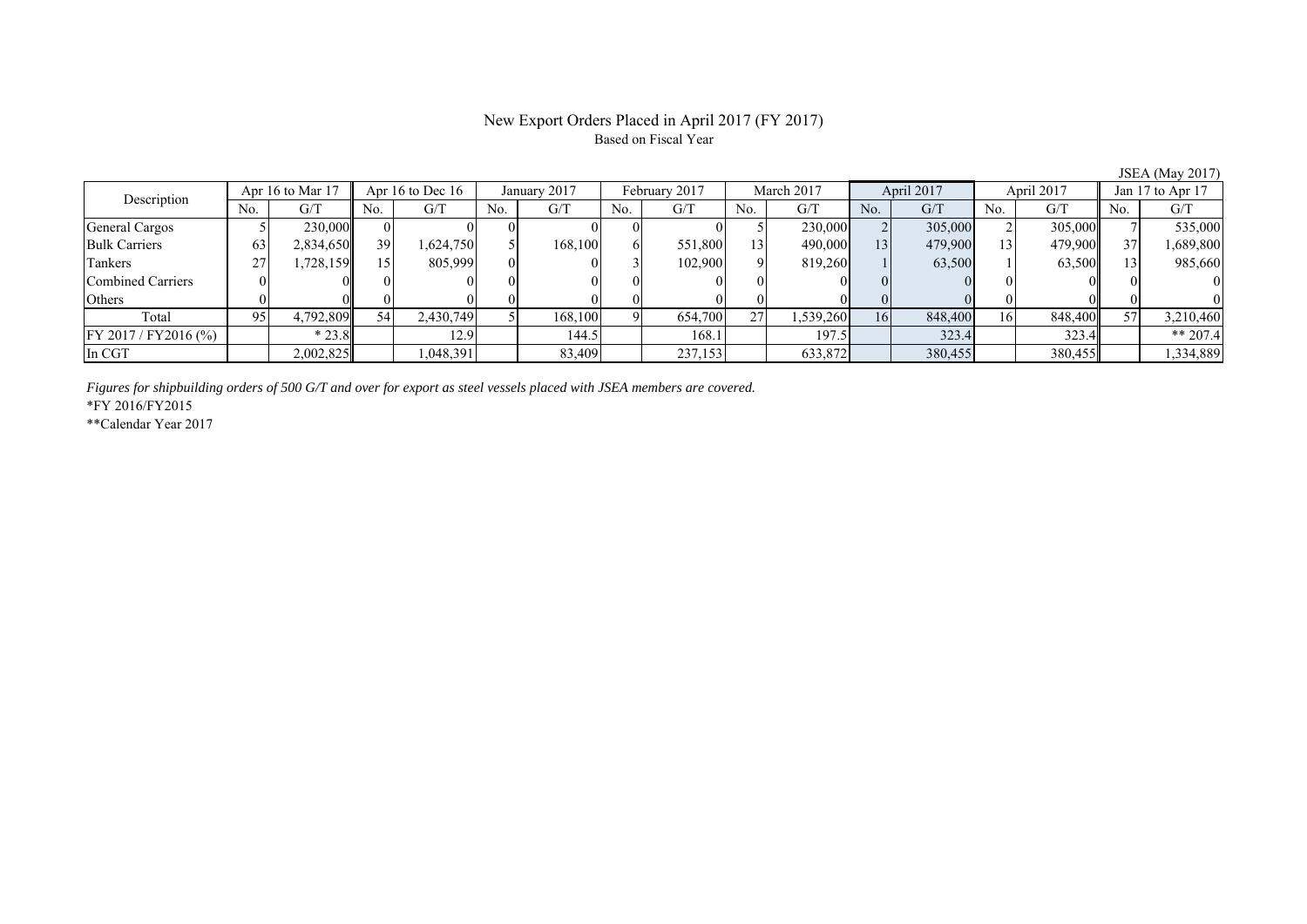## Export Ships Delivered in April 2017 (FY 2017) Based on Fiscal Year

| $\cdots$                 |                    |            |     |                    |     |              |     |               |     |            |                |            |     |            |     |                  |  |
|--------------------------|--------------------|------------|-----|--------------------|-----|--------------|-----|---------------|-----|------------|----------------|------------|-----|------------|-----|------------------|--|
| Description              | Apr 16 to Mar $17$ |            |     | Apr 16 to Dec $16$ |     | January 2017 |     | February 2017 |     | March 2017 |                | April 2017 |     | April 2017 |     | Jan 17 to Apr 17 |  |
|                          | No.                | G/T        | No. | G/T                | No. | G/T          | No. | G/T           | No. | G/T        | N <sub>0</sub> | G/T        | No. | G/T        | No. | G/T              |  |
| General Cargos           | 14                 | 929.115    |     | 553,210            |     | 148.999      |     | 9.929         |     | 216,977    |                | 150.709    |     | 150,709    |     | 526,614          |  |
| <b>Bulk Carriers</b>     | 223                | 8,589,607  | 137 | 5,341,309          | 37  | .285.613     | 24  | 1,003,943     | 25  | 958,742    | 14             | 453,866    | 14  | 453,866    | 100 | 3,702,164        |  |
| Tankers                  | 27                 | 336,139    |     | 1,002,965          |     | 257,130      |     |               |     | 76,044     |                | 285,684    |     | 285,684    |     | 618,858          |  |
| <b>Combined Carriers</b> |                    |            |     |                    |     |              |     |               |     |            |                |            |     |            |     |                  |  |
| Others                   |                    | 20,637     |     |                    |     |              |     |               |     | 20,637     |                |            |     |            |     | 20,637           |  |
| Total                    | 265                | 10,875,498 | 163 | 6,897,484          | 45  | 1,691,742    | 25  | 1,013,872     | 32  | 1,272,400  | 19             | 890,259    | 19  | 890,259    | 2   | 4,868,273        |  |
| $FY 2017 / FY 2016$ (%)  |                    | $*91.9$    |     | 97.5               |     | 97.4         |     | 84.2          |     | 69.9       |                | 106.4      |     | 106.4      |     | $** 87.0$        |  |
| In CGT                   |                    | 5,149,199  |     | 3,214,540          |     | 837,233      |     | 462,516       |     | 634,910    |                | 408,356    |     | 408,356    |     | 2,343,015        |  |

*Deliveries of new shipbuilding orders of 500 G/T and over for export as steel vessels placed with JSEA members are covered.*

\*FY 2016/FY2015

\*\*Calendar Year 2017

JSEA (May 2017)